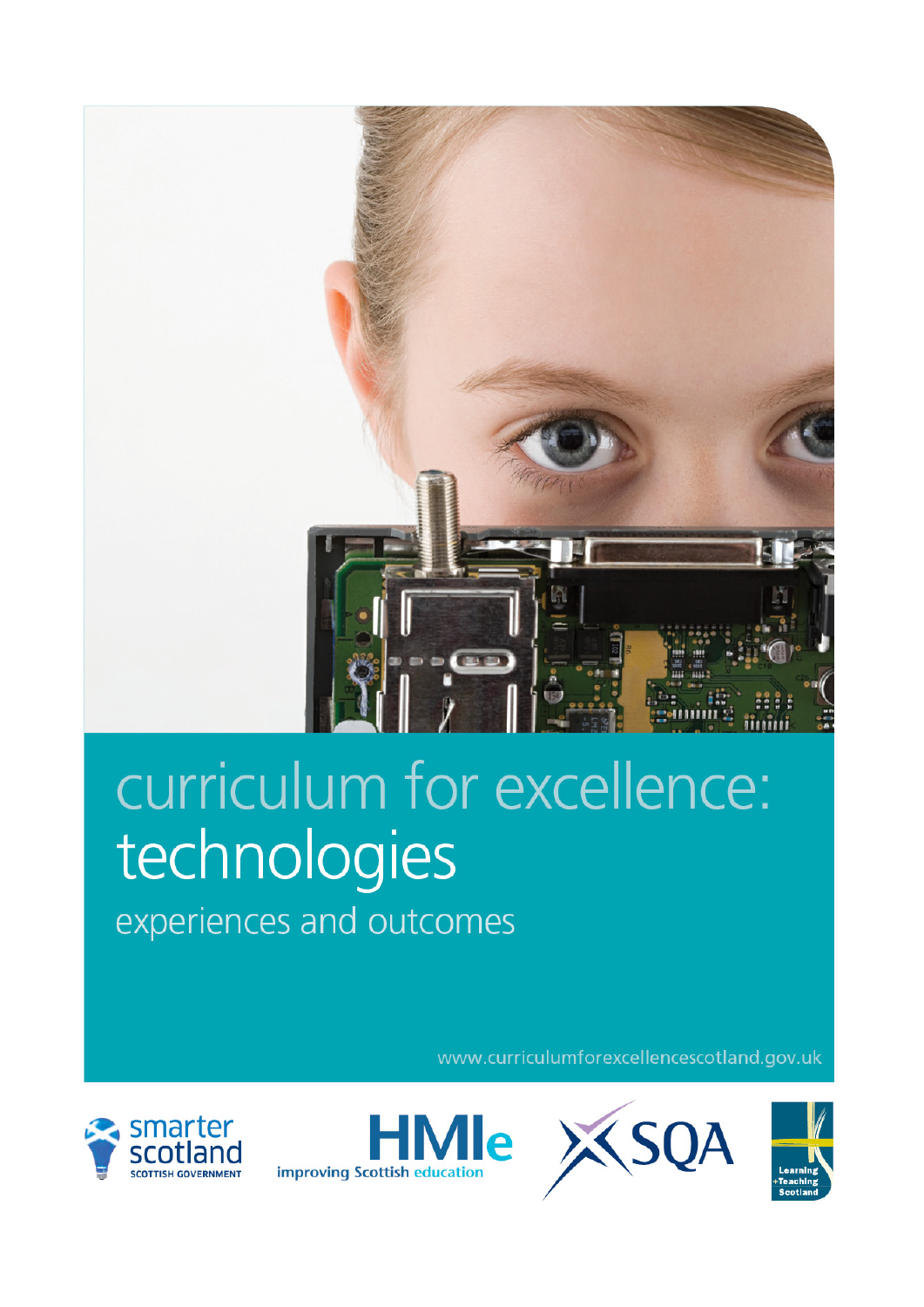## **Technologies Experiences and outcomes**

The technologies framework provides a range of different contexts for learning that draw on important aspects of everyday life and work.

It includes creative, practical and work-related experiences and outcomes in business, computing science, food, textiles, craft, design, engineering, graphics and applied technologies.

#### **Learning in the technologies enables me to:**

- develop an understanding of the role and impact of technologies in changing and influencing societies
- contribute to building a better world by taking responsible, ethical actions to improve my life, the lives of others and the environment
- gain the confidence and skills to embrace and use technologies now and in the future, at home, at work and in the wider community
- become an informed consumer and producer who has an appreciation of the merits and impacts of products and services
- be capable of making reasoned choices relating to the environment, sustainable development and ethical, economic and cultural issues
- broaden my understanding of the role that information and communications technology (ICT) has in Scotland and in the global community
- broaden my awareness of how ideas in mathematics and science are used in engineering and the technologies
- experience work-related learning, and establish firm foundations for lifelong learning, and specialised study and careers.

It is important to remember that as children and young people play and learn they will develop an interest, confidence and enjoyment in ICT skills that can be transferred and applied in different learning contexts.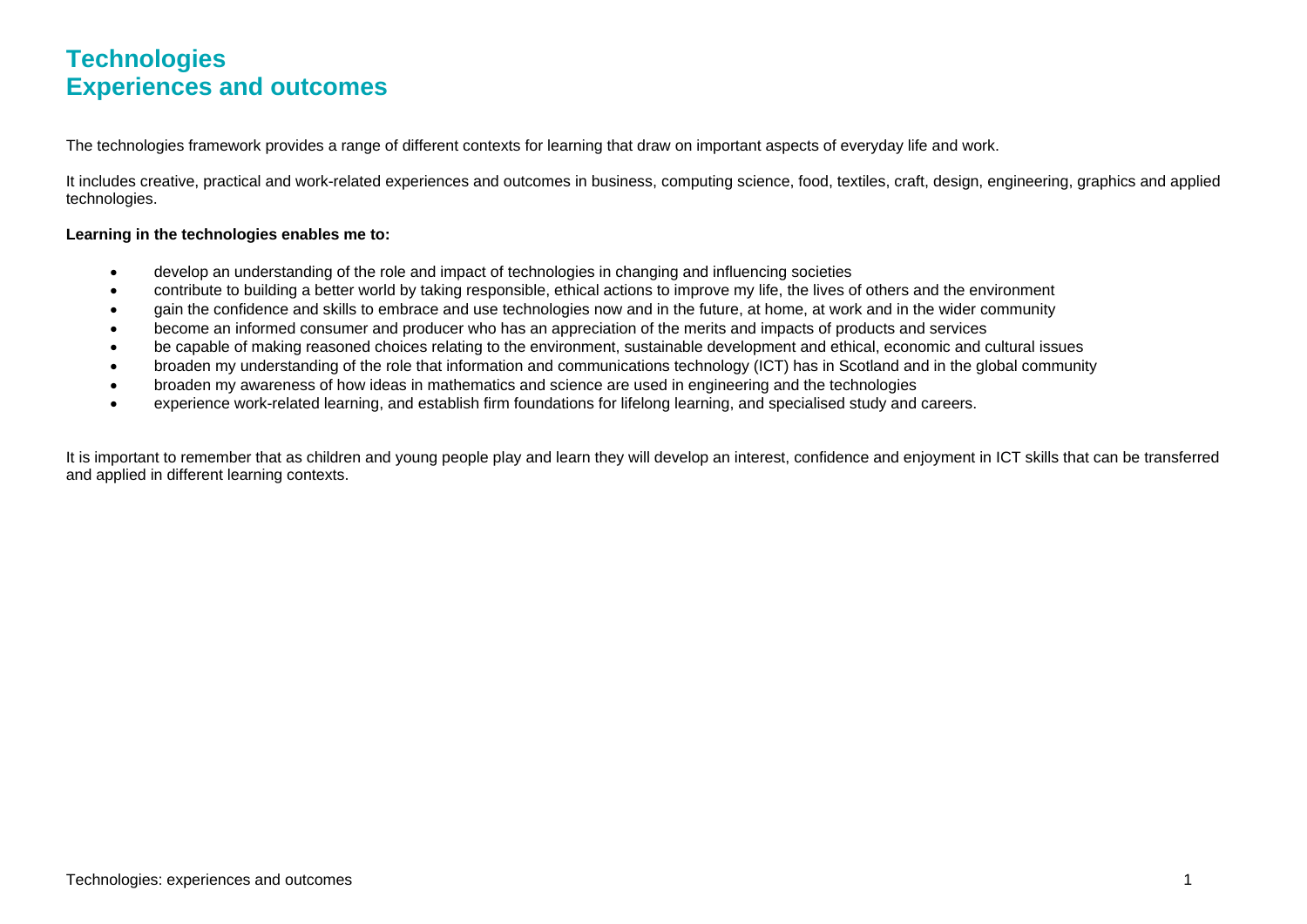| <b>Technological developments in society</b>                                                                                                       |                                                                                                                                                                             |                                                                                                                                                                                                       |                                                                                                                                                                                                                                                                   |                                                                                                                                                                                                                                               |  |
|----------------------------------------------------------------------------------------------------------------------------------------------------|-----------------------------------------------------------------------------------------------------------------------------------------------------------------------------|-------------------------------------------------------------------------------------------------------------------------------------------------------------------------------------------------------|-------------------------------------------------------------------------------------------------------------------------------------------------------------------------------------------------------------------------------------------------------------------|-----------------------------------------------------------------------------------------------------------------------------------------------------------------------------------------------------------------------------------------------|--|
| <b>Early</b>                                                                                                                                       | <b>First</b>                                                                                                                                                                | <b>Second</b>                                                                                                                                                                                         | <b>Third</b>                                                                                                                                                                                                                                                      | <b>Fourth</b>                                                                                                                                                                                                                                 |  |
| I enjoy playing with and<br>exploring technologies to<br>discover what they can do<br>and how they can help us.<br><b>TCH 0-01a</b><br>$\clubsuit$ | By exploring and using<br>technologies in the wider<br>world, I can consider the<br>ways in which they help.<br>牟<br><b>TCH 1-01a</b>                                       |                                                                                                                                                                                                       |                                                                                                                                                                                                                                                                   | I can compare traditional with<br>contemporary production<br>methods to assess their<br>contribution in the world<br>around me and explain the<br>impact of related<br>technological changes.<br><b>TCH 4-01a</b><br>11 1                     |  |
|                                                                                                                                                    | I can work with others to<br>generate, discuss and<br>develop imaginative ideas to<br>create a product of the<br>future.<br>$\left  \mathbf{f} \right $<br><b>TCH 1-01b</b> | When exploring technologies<br>in the world around me, I can<br>use what I learn to help to<br>design or improve my ideas<br>or products.<br>$\boxed{\bullet}$ $\boxed{\ddagger}$<br><b>TCH 2-01a</b> | From my studies of<br>technologies in the world<br>around me, I can begin to<br>understand the relationship<br>between key scientific<br>principles and technological<br>developments.<br><b>TCH 3-01a</b> :<br>$ \pmb{\hat{\textbf{n}}} \pmb{\hat{\textbf{x}}} $ | Having investigated a current<br>trend of technological<br>advance in Scotland or<br>beyond, I can debate the<br>short- and long-term<br>possibilities of the<br>technological development<br>becoming a reality.<br><b>TCH 4-01b</b><br>11 1 |  |
|                                                                                                                                                    | By exploring current news<br>items of technological<br>interest, I have raised<br>questions on the issues and<br>can share my thoughts.<br>11 1<br><b>TCH 1-01c</b>         | I can investigate how an<br>everyday product has<br>changed over time to gain an<br>awareness of the link<br>between scientific and<br>technological developments.<br><b>TCH 2-01b</b><br>11 1        |                                                                                                                                                                                                                                                                   | can debate the possible<br>future impact of new and<br>emerging technologies on<br>economic prosperity and the<br>environment.<br><b>TCH 4-01c</b><br>1 1                                                                                     |  |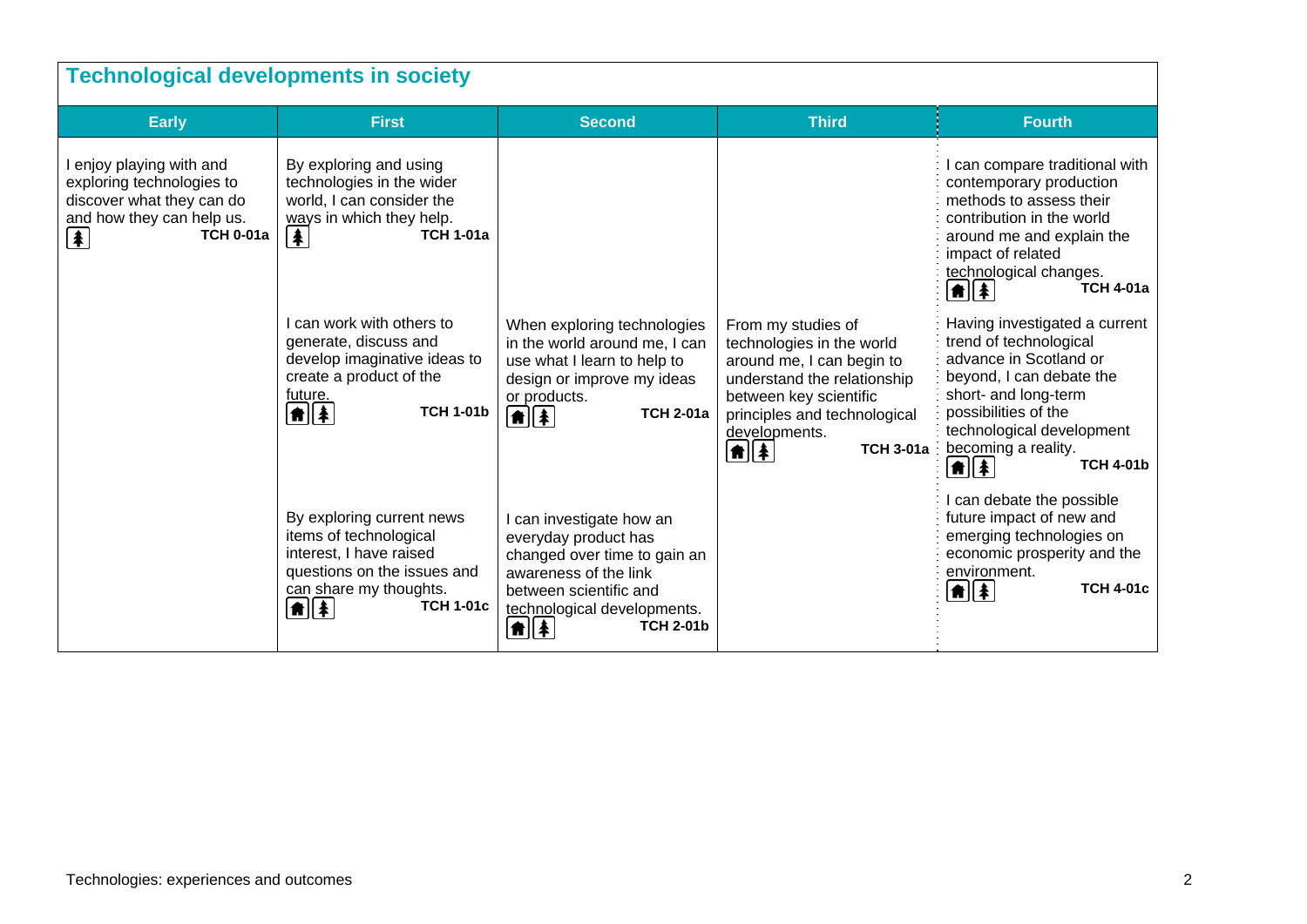| <b>Technological developments in society (continued)</b>                                                                                                           |                                                                                                                                                                                                                         |                                                                                                                                                                                                                                                                                                                                                                                                                                                             |                                                                                                                                                                                                                                              |                                                                                                                                                                                                                                                                                        |  |
|--------------------------------------------------------------------------------------------------------------------------------------------------------------------|-------------------------------------------------------------------------------------------------------------------------------------------------------------------------------------------------------------------------|-------------------------------------------------------------------------------------------------------------------------------------------------------------------------------------------------------------------------------------------------------------------------------------------------------------------------------------------------------------------------------------------------------------------------------------------------------------|----------------------------------------------------------------------------------------------------------------------------------------------------------------------------------------------------------------------------------------------|----------------------------------------------------------------------------------------------------------------------------------------------------------------------------------------------------------------------------------------------------------------------------------------|--|
| <b>Early</b>                                                                                                                                                       | <b>First</b>                                                                                                                                                                                                            | <b>Second</b>                                                                                                                                                                                                                                                                                                                                                                                                                                               | <b>Third</b>                                                                                                                                                                                                                                 | <b>Fourth</b>                                                                                                                                                                                                                                                                          |  |
| Within and beyond my place<br>of learning, I can reduce, re-<br>use and recycle resources I<br>use, to help care for the<br>environment.<br>[≱<br><b>TCH 0-02a</b> | Throughout all my learning, I<br>take appropriate action to<br>ensure conservation of<br>materials and resources,<br>considering the impact of my<br>actions on the environment.<br><b>TCH 1-02a</b><br>$\blacklozenge$ | Having analysed how<br>lifestyle can impact on the<br>environment and Earth's<br>resources, I can make<br>suggestions about how to<br>live in a more sustainable<br>way.<br>$\boxed{\textbf{f}}$<br><b>TCH 2-02a</b><br>can investigate the use and<br>development of renewable<br>and sustainable energy to<br>gain an awareness of their<br>growing importance in<br>Scotland or beyond.<br><b>TCH 2-02b</b><br>$\boxed{\textbf{f}}$ $\boxed{\textbf{f}}$ | From my studies of<br>sustainable development, I<br>can reflect on the<br>implications and ethical<br>issues arising from<br>technological developments<br>for individuals and societies.<br>$\left  \mathbf{f} \right $<br><b>TCH 3-02a</b> | I can examine a range of<br>materials, processes or<br>designs in my local<br>community to consider and<br>discuss their environmental,<br>social and economic impact,<br>discussing the possible<br>lifetime cost to the<br>environment in Scotland or<br>beyond.<br><b>TCH 4-02a</b> |  |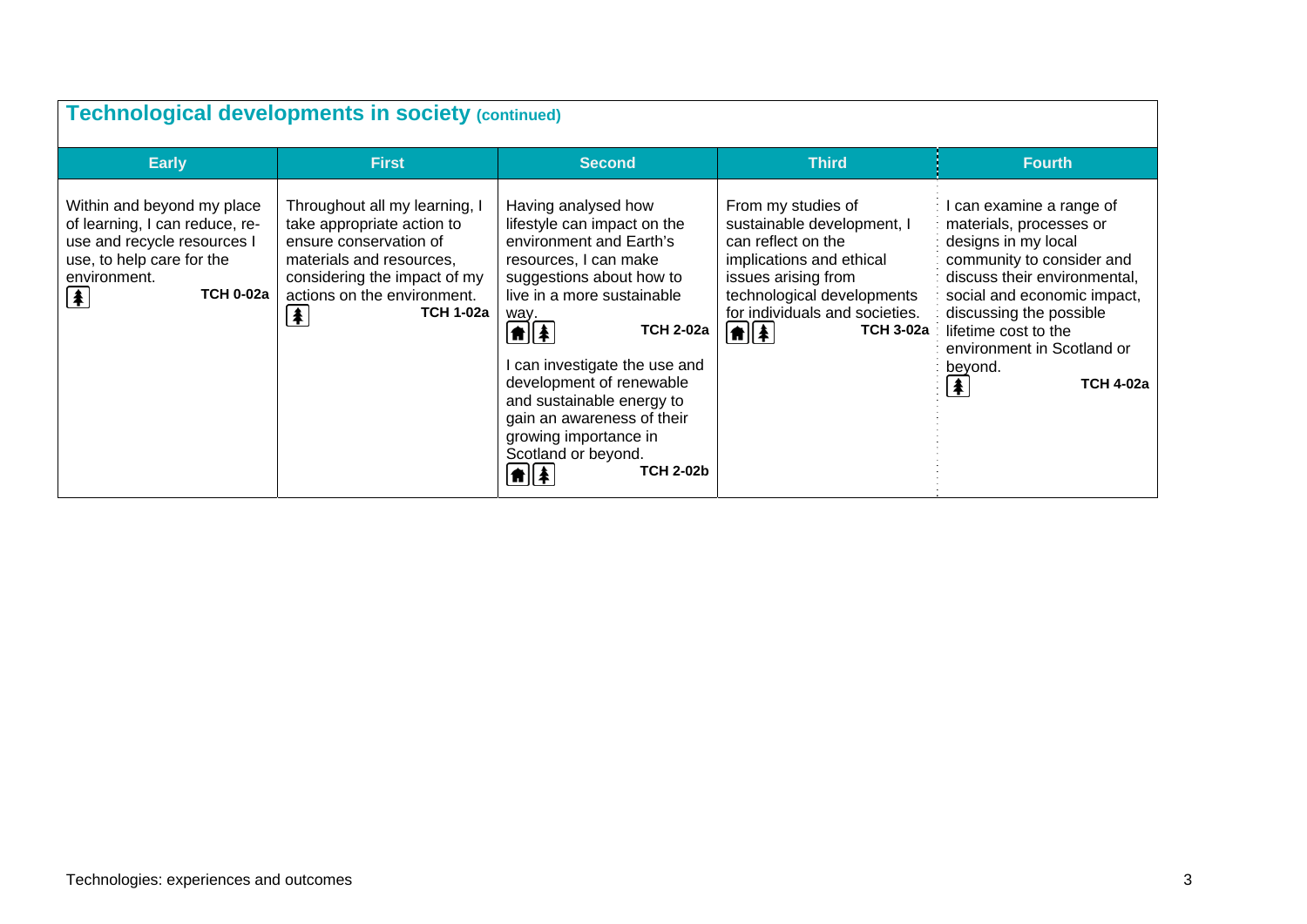## **ICT to enhance learning**

Italicised 'ICT' experiences and outcomes are likely to be met in all curriculum areas and so all practitioners can contribute to and reinforce them.

| <b>Early</b>                                                                                                                                              | <b>First</b>                                                                                                                                                                                                                                              | <b>Second</b>                                                                                                                                                                                                                                                 | <b>Third</b>                                                                                                                                                                                            | <b>Fourth</b>                                                                                                                                                                                            |
|-----------------------------------------------------------------------------------------------------------------------------------------------------------|-----------------------------------------------------------------------------------------------------------------------------------------------------------------------------------------------------------------------------------------------------------|---------------------------------------------------------------------------------------------------------------------------------------------------------------------------------------------------------------------------------------------------------------|---------------------------------------------------------------------------------------------------------------------------------------------------------------------------------------------------------|----------------------------------------------------------------------------------------------------------------------------------------------------------------------------------------------------------|
| I explore software and use<br>what I learn to solve<br>problems and present my<br>ideas, thoughts, or<br>information.<br><b>TCH 0-03a</b><br>$\clubsuit$  | As I extend and enhance my knowledge of features of<br>various types of software, including those which help find,<br>organise, manage and access information, I can apply what I<br>learn in different situations.<br>$  \hat{\bm{\pi}}  \hat{\bm{z}}  $ | TCH 1-03a / TCH 2-03a                                                                                                                                                                                                                                         | I can explore and use the<br>features of a variety of<br>familiar and unfamiliar<br>software to determine the<br>most appropriate to solve<br>problems or issues.<br><b>TCH 3-03a</b><br><b>\#</b>    ‡ | I can approach familiar and<br>new situations with<br>confidence when selecting<br>and using appropriate<br>software to solve<br>increasingly complex<br>problems or issues.<br><b>TCH 4-03a</b><br>11 1 |
|                                                                                                                                                           | I can access, retrieve and<br>use information from<br>electronic sources to support,<br>enrich or extend learning in<br>different contexts.<br><b>TCH 1-03b</b><br>$ \spadesuit \spadesuit $                                                              | Throughout all my learning, I<br>can use search facilities of<br>electronic sources to access<br>and retrieve information,<br>recognising the importance<br>this has in my place of<br>learning, at home and in the<br>workplace.<br><b>TCH 2-03b</b><br>11 1 |                                                                                                                                                                                                         | I can use ICT effectively in<br>different learning contexts<br>across the curriculum to<br>access, select and present<br>relevant information in a<br>range of tasks.<br><b>TCH 4-03b</b><br>⋔∥≰         |
| I enjoy exploring and using<br>technologies to communicate<br>with others within and<br>beyond my place of learning.<br><b>TCH 0-04a</b><br>夆             | I explore and experiment with the features and functions of<br>computer technology and I can use what I learn to support<br>and enhance my learning in different contexts.<br>11 年                                                                        | TCH 1-04a / TCH 2-04a                                                                                                                                                                                                                                         | I enhance my learning by<br>applying my ICT skills in<br>different learning contexts<br>across the curriculum.<br><b>TCH 3-04a</b><br>$\left  \mathbf{f} \right $                                       | Throughout my learning, I<br>can make effective use of a<br>computer system to process<br>and organise information.<br><b>TCH 4-04a</b><br>$\parallel \hat{\mathbf{f}} \parallel \hat{\mathbf{f}}$       |
| I enjoy taking photographs or<br>recording sound and images<br>to represent my experiences<br>and the world around me.<br><b>TCH 0-04b</b><br>$\clubsuit$ | I can create, capture and manipulate sounds, text and<br>images to communicate experiences, ideas and information<br>in creative and engaging ways.<br>$\left  \mathbf{f} \right $                                                                        | TCH 1-04b / TCH 2-04b                                                                                                                                                                                                                                         |                                                                                                                                                                                                         |                                                                                                                                                                                                          |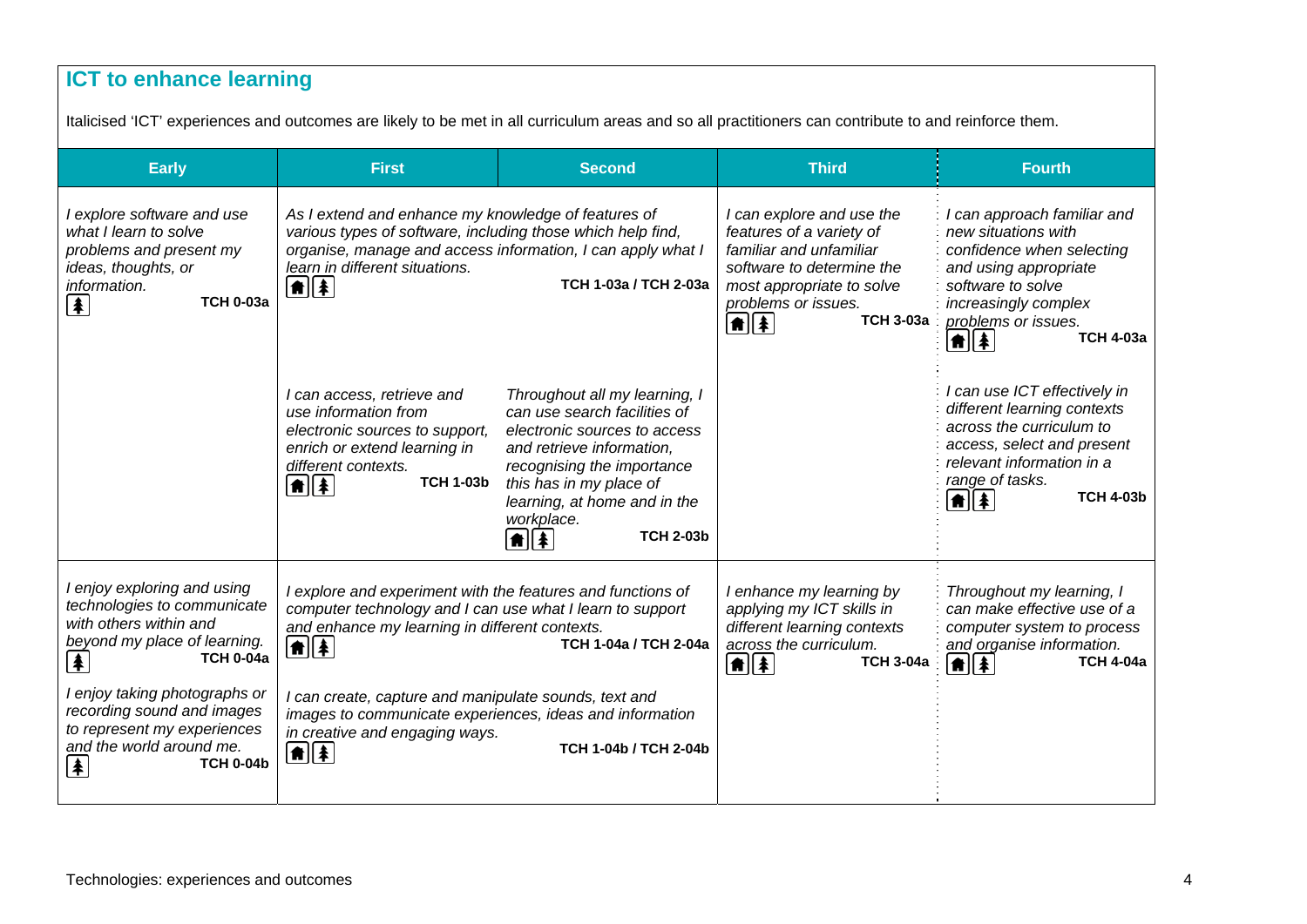| <b>Business contexts for developing technological skills and knowledge</b> |                                                                                                                                                                                        |                                                                                                                                                                                                                               |                                                                                                                                                                                                                                      |                                                                                                                                                                                                                                                             |  |
|----------------------------------------------------------------------------|----------------------------------------------------------------------------------------------------------------------------------------------------------------------------------------|-------------------------------------------------------------------------------------------------------------------------------------------------------------------------------------------------------------------------------|--------------------------------------------------------------------------------------------------------------------------------------------------------------------------------------------------------------------------------------|-------------------------------------------------------------------------------------------------------------------------------------------------------------------------------------------------------------------------------------------------------------|--|
| <b>Early</b>                                                               | <b>First</b>                                                                                                                                                                           | <b>Second</b>                                                                                                                                                                                                                 | <b>Third</b>                                                                                                                                                                                                                         | <b>Fourth</b>                                                                                                                                                                                                                                               |  |
|                                                                            | I have experienced the<br>different jobs involved in<br>running a business<br>enterprise and understand<br>the role each one plays in its<br>success.<br>$\bullet$<br><b>SOC 1-22a</b> | By experiencing the setting<br>up and running of a<br>business, I can collaborate in<br>making choices relating to<br>the different roles and<br>responsibilities and have<br>evaluated its success.<br>合<br><b>SOC 2-22a</b> | When participating in an<br>enterprise activity, I can<br>explore ethical issues<br>relating to business practice<br>and gain an understanding of<br>how businesses help to<br>satisfy needs.<br>$\bigcirc$<br><b>SOC 3-20a</b>      | By discussing the business,<br>environmental, ethical and<br>social implications of<br>computer technology, I can<br>begin to gain an<br>understanding of the need<br>for sustainability and<br>accessibility.<br>1 1<br><b>TCH 4-05a</b>                   |  |
|                                                                            |                                                                                                                                                                                        |                                                                                                                                                                                                                               | In a business environment, I<br>explore and use data<br>handling software which<br>allows me to search, sort,<br>calculate, interpret, retrieve<br>or display information.<br>$\left  \mathbf{f} \right $<br><b>TCH 3-06a</b>        | To facilitate the transfer of<br>skills between classroom<br>and the world of work, I can<br>select and use specialist<br>equipment and appropriate<br>software to develop<br>administrative and<br>management skills.<br><u> A  \$</u><br><b>TCH 4-06a</b> |  |
|                                                                            |                                                                                                                                                                                        |                                                                                                                                                                                                                               | When participating in a<br>collaborative enterprise<br>activity, I can develop<br>administrative and<br>entrepreneurial skills which<br>contribute to the success of<br>the activity.<br>$\frac{1}{\frac{1}{2}}$<br><b>TCH 3-07a</b> | Whilst working in a simulated<br>or real workplace, I can<br>select and use appropriate<br>software to carry out a range<br>of tasks which support<br>business and entrepreneurial<br>activities.<br>1 1<br><b>TCH 4-07a</b>                                |  |
|                                                                            |                                                                                                                                                                                        |                                                                                                                                                                                                                               | I can select and use a range<br>of media to present and<br>communicate business<br>information.<br>$\frac{1}{2}$<br><b>TCH 3-07b</b>                                                                                                 | Whilst working in a simulated<br>or real workplace, I can<br>examine my work<br>environment, considering<br>office layout, ergonomic<br>factors, and health and<br>safety legislation.<br>$\frac{1}{2}$<br><b>TCH 4-07b</b>                                 |  |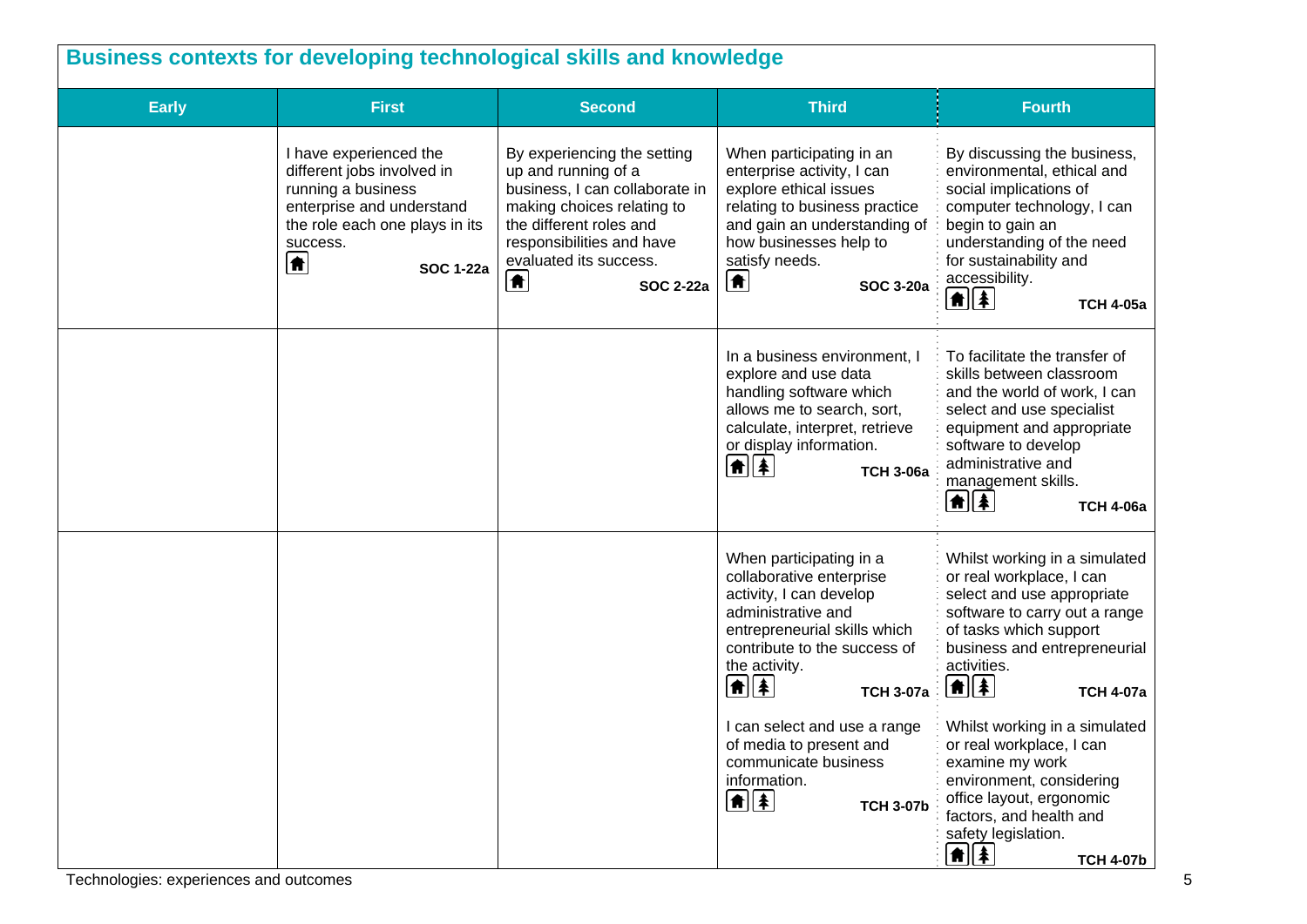| Computing science contexts for developing technological skills and knowledge |                                                                                                                                                                                                  |                       |                                                                                                                                                                                                                                                                                                                                                                                                                                                                                                                                                                                                                                      |                                                                                                                                                                                                                                                                                                                                                                                                                                                                                                                                                                                                                                                                                                                                                                                                                                                                    |  |  |
|------------------------------------------------------------------------------|--------------------------------------------------------------------------------------------------------------------------------------------------------------------------------------------------|-----------------------|--------------------------------------------------------------------------------------------------------------------------------------------------------------------------------------------------------------------------------------------------------------------------------------------------------------------------------------------------------------------------------------------------------------------------------------------------------------------------------------------------------------------------------------------------------------------------------------------------------------------------------------|--------------------------------------------------------------------------------------------------------------------------------------------------------------------------------------------------------------------------------------------------------------------------------------------------------------------------------------------------------------------------------------------------------------------------------------------------------------------------------------------------------------------------------------------------------------------------------------------------------------------------------------------------------------------------------------------------------------------------------------------------------------------------------------------------------------------------------------------------------------------|--|--|
| <b>Early</b>                                                                 | <b>First</b>                                                                                                                                                                                     | <b>Second</b>         | <b>Third</b>                                                                                                                                                                                                                                                                                                                                                                                                                                                                                                                                                                                                                         | <b>Fourth</b>                                                                                                                                                                                                                                                                                                                                                                                                                                                                                                                                                                                                                                                                                                                                                                                                                                                      |  |  |
|                                                                              | I am developing my knowledge and use of safe and<br>acceptable conduct as I use different technologies to interact<br>and share experiences, ideas and information with others.<br>$\frac{1}{2}$ | TCH 1-08a / TCH 2-08a | By considering ways to<br>protect technological<br>devices, I can act safely and<br>responsibly when selecting<br>and using different<br>technologies to communicate<br>and collaborate.<br>$\frac{1}{2}$<br><b>TCH 3-08a</b><br>I can build a digital solution<br>which includes some aspects<br>of multimedia to<br>communicate information to<br>others.<br><b>TCH 3-08b</b><br>$\boxed{\textbf{f}$<br>Having gained knowledge<br>and understanding of the<br>components of a computer, I<br>can make an informed choice<br>when deciding on the system<br>required for a specific<br>purpose.<br><b>TCH 3-08c</b><br>$\biguplus$ | I can work with others to plan<br>and use a learning group for<br>sharing experiences, ideas<br>and information within a<br>secure online environment.<br><b>TCH 4-08a</b><br>$ \hat{\mathbf{n}}  \hat{\mathbf{z}} $<br>I can compare different forms<br>of security software to gain<br>knowledge and<br>understanding of their<br>functions in protecting<br>contemporary technologies.<br><b>TCH 4-08b</b><br>合<br>I can integrate different<br>media to create a digital<br>solution which allows<br>interaction and collaboration<br>with others.<br><b>TCH 4-08c</b><br>$\left  \mathbf{f} \right $<br>Through research, I can gain<br>knowledge of computer<br>systems or emerging<br>technologies to understand<br>their differing features and<br>consider their suitability for<br>the world of work.<br><b>TCH 4-08d</b><br>$\left  \mathbf{f} \right $ |  |  |
|                                                                              |                                                                                                                                                                                                  |                       |                                                                                                                                                                                                                                                                                                                                                                                                                                                                                                                                                                                                                                      |                                                                                                                                                                                                                                                                                                                                                                                                                                                                                                                                                                                                                                                                                                                                                                                                                                                                    |  |  |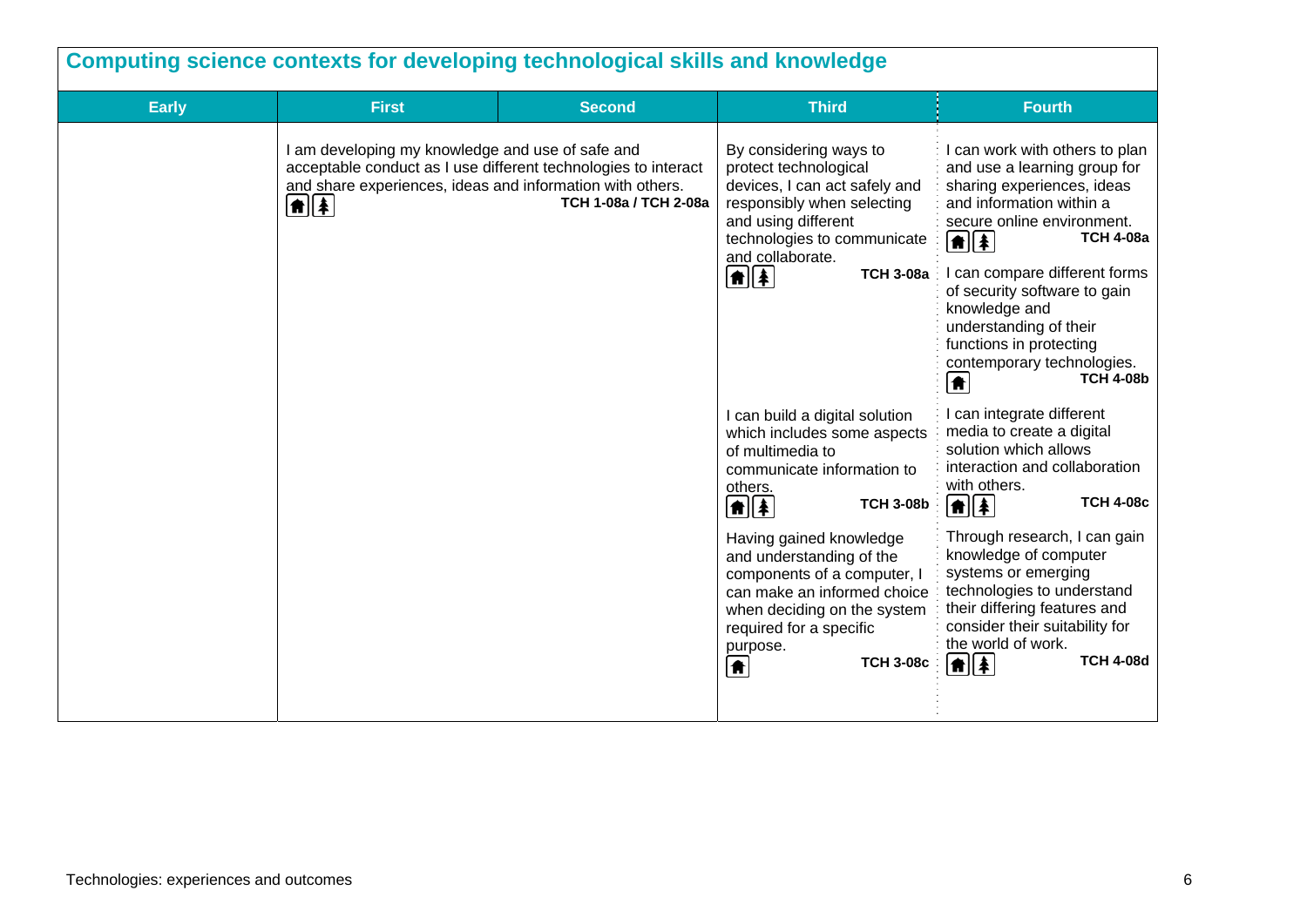| <b>Computing science contexts for developing technological skills and knowledge (continued)</b>                                                                                            |                       |                                                                                                                                                                                                                                                                  |                                                                                                                                                                                   |                                                                                                                                                                                                                                                                                                                                                                                                                                                                                                                                   |
|--------------------------------------------------------------------------------------------------------------------------------------------------------------------------------------------|-----------------------|------------------------------------------------------------------------------------------------------------------------------------------------------------------------------------------------------------------------------------------------------------------|-----------------------------------------------------------------------------------------------------------------------------------------------------------------------------------|-----------------------------------------------------------------------------------------------------------------------------------------------------------------------------------------------------------------------------------------------------------------------------------------------------------------------------------------------------------------------------------------------------------------------------------------------------------------------------------------------------------------------------------|
| <b>Early</b>                                                                                                                                                                               | <b>First</b>          | <b>Second</b>                                                                                                                                                                                                                                                    | <b>Third</b>                                                                                                                                                                      | <b>Fourth</b>                                                                                                                                                                                                                                                                                                                                                                                                                                                                                                                     |
| I am developing problem solving strategies, navigation and<br>co-ordination skills, as I play and learn with electronic games,<br>remote control or programmable toys.<br>$\left  \right.$ | TCH 0-09a / TCH 1-09a | Using appropriate software, I<br>can work collaboratively to<br>design an interesting and<br>entertaining game which<br>incorporates a form of control<br>technology or interactive<br>multimedia.<br>$\boxed{\textcolor{blue}{\textbf{f}}}$<br><b>TCH 2-09a</b> | Using appropriate software, I<br>can work individually or<br>collaboratively to design and<br>implement a game,<br>animation or other<br>application.<br>TCH 3-09a :<br>$\bullet$ | By learning the basic<br>principles of a programming<br>language or control<br>technology, I can design a<br>solution to a scenario,<br>implement it and evaluate its<br>success.<br><b>TCH 4-09a</b><br>♠<br>can create graphics and<br>animations using appropriate<br>software which utilise my<br>skills and knowledge of the<br>application.<br><b>TCH 4-09b</b><br>₩<br>can use features of<br>software to create my own<br>animation which can then be<br>used to create an animated<br>sequence.<br><b>TCH 4-09c</b><br>♠ |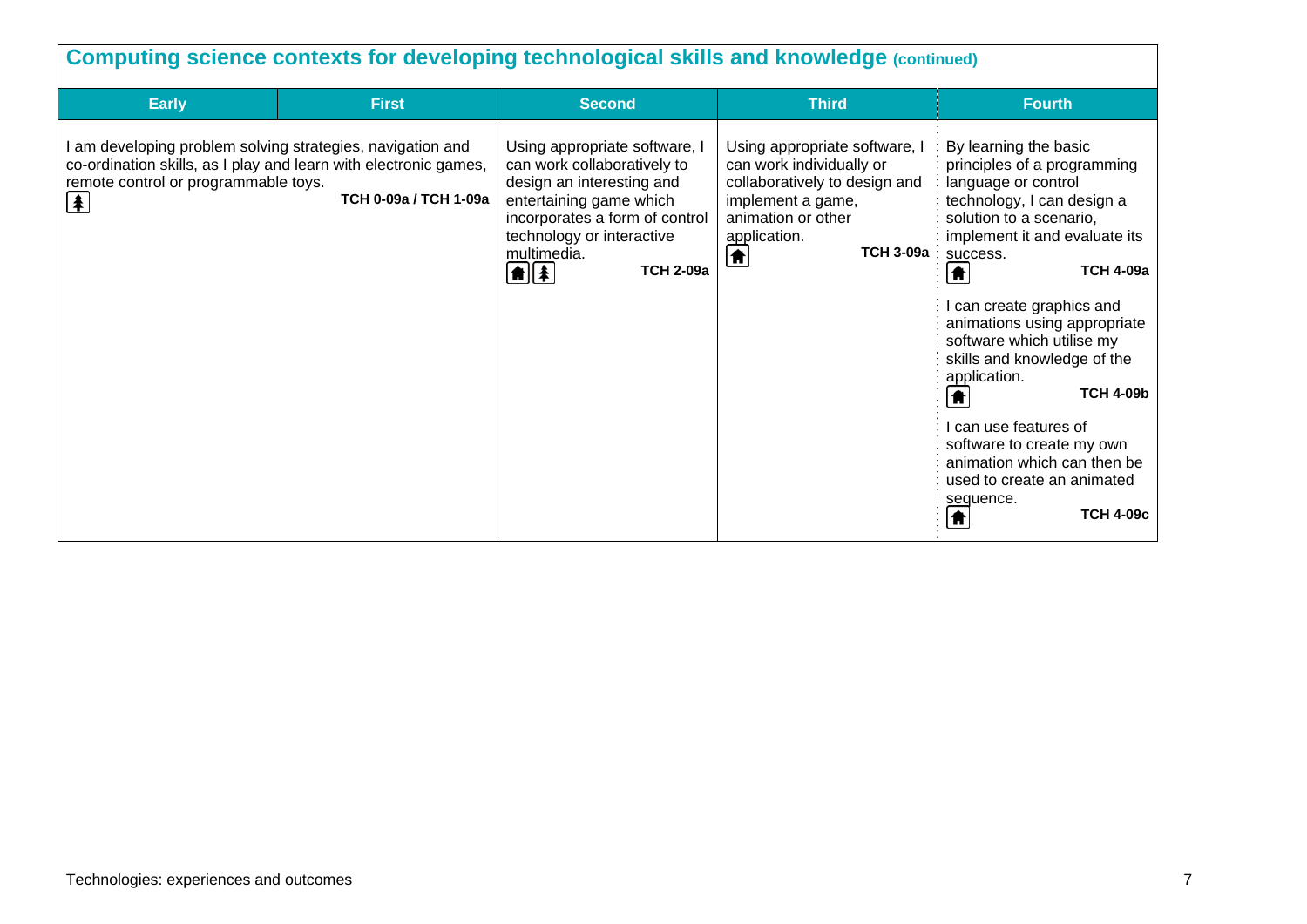| Food and textiles contexts for developing technological skills and knowledge                                                                                                                                 |                                                                                                                                                                                                                                                  |                       |                                                                                                                                                                                                                                                                                                                                                                    |                                                                                                                                                                                                                                                          |  |  |
|--------------------------------------------------------------------------------------------------------------------------------------------------------------------------------------------------------------|--------------------------------------------------------------------------------------------------------------------------------------------------------------------------------------------------------------------------------------------------|-----------------------|--------------------------------------------------------------------------------------------------------------------------------------------------------------------------------------------------------------------------------------------------------------------------------------------------------------------------------------------------------------------|----------------------------------------------------------------------------------------------------------------------------------------------------------------------------------------------------------------------------------------------------------|--|--|
| <b>Early</b>                                                                                                                                                                                                 | <b>First</b>                                                                                                                                                                                                                                     | <b>Second</b>         | <b>Third</b>                                                                                                                                                                                                                                                                                                                                                       | <b>Fourth</b>                                                                                                                                                                                                                                            |  |  |
| Together we enjoy handling,<br>tasting, talking and learning<br>about different foods,<br>discovering ways in which<br>eating and drinking may help<br>us to grow and keep healthy.<br>牟<br><b>HWB 0-31a</b> | I experience a sense of<br>enjoyment and achievement<br>when preparing simple<br>healthy foods and drinks.<br>$\clubsuit$<br><b>HWB 1-31b</b>                                                                                                    |                       | I can practise and apply a<br>range of preparation<br>techniques and processes to<br>make a variety of items<br>showing imagination and<br>creativity, and recognising<br>the need to conserve<br>resources.<br>$\frac{1}{2}$<br><b>TCH 3-10a</b>                                                                                                                  | I can confidently apply<br>preparation techniques and<br>processes to make items<br>using specialist skills,<br>materials, equipment or<br>software in my place of<br>learning, at home or in the<br>world of work.<br>$\frac{1}{2}$<br><b>TCH 4-10a</b> |  |  |
| I explore and discover where<br>foods come from as I<br>choose, prepare and taste<br>different foods.<br>$\frac{1}{2}$<br><b>HWB 0-36a</b>                                                                   | When preparing and cooking a variety of foods, I am<br>becoming aware of the journeys which foods make from<br>source to consumer, their seasonality, their local availability<br>and their sustainability.<br>$\left  \mathbf{\pmb{*}} \right $ | HWB 1-36a / HWB 2-36a | I have gained confidence and<br>dexterity in the use of<br>ingredients and equipment<br>and can apply specialist skills<br>in preparing food.<br>$ \hat{\mathbf{n}} $ $ * $<br><b>TCH 3-10b</b><br>I can use textile skills in<br>practical and creative<br>situations in my place of<br>learning, at home or in the<br>world of work.<br>M∥ ≸<br><b>TCH 3-10c</b> | I can explore the properties<br>and functionality of<br>ingredients, materials,<br>equipment or software to<br>establish their suitability for a<br>task at home or in the world<br>of work.<br>$  \hat{\bm{\pi}}  \hat{\bm{z}}  $<br><b>TCH 4-10b</b>   |  |  |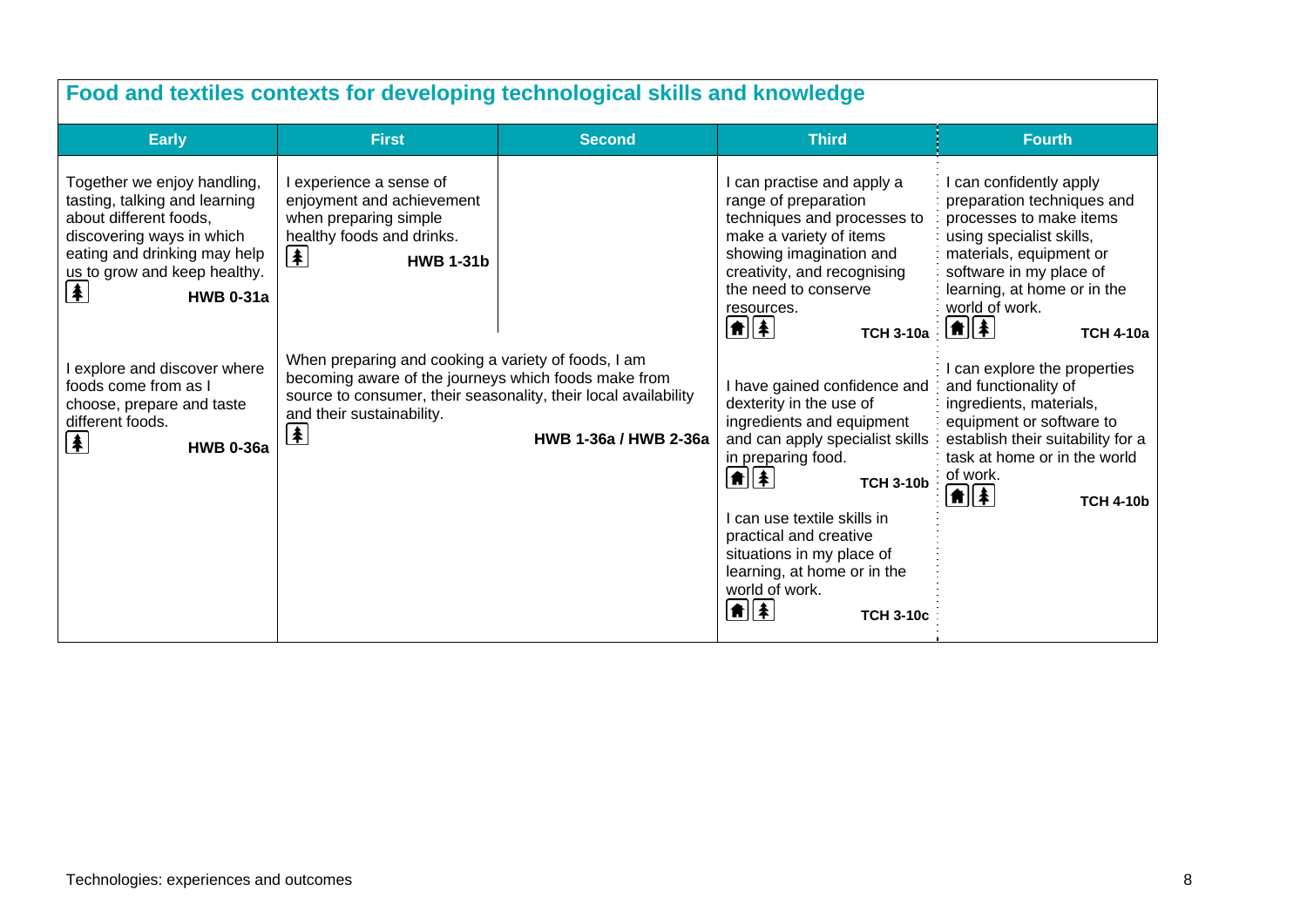| Food and textiles contexts for developing technological skills and knowledge (continued)                                                                                                                                                                                                                                                                                                                                                                                                                                      |                                                                                                                                                                                                                                                                   |                                                                                                                                                                                                                                                                                                                                                                                                                                                                                                                                                                                                                                                                                                                                                                                                                                                              |  |  |  |  |
|-------------------------------------------------------------------------------------------------------------------------------------------------------------------------------------------------------------------------------------------------------------------------------------------------------------------------------------------------------------------------------------------------------------------------------------------------------------------------------------------------------------------------------|-------------------------------------------------------------------------------------------------------------------------------------------------------------------------------------------------------------------------------------------------------------------|--------------------------------------------------------------------------------------------------------------------------------------------------------------------------------------------------------------------------------------------------------------------------------------------------------------------------------------------------------------------------------------------------------------------------------------------------------------------------------------------------------------------------------------------------------------------------------------------------------------------------------------------------------------------------------------------------------------------------------------------------------------------------------------------------------------------------------------------------------------|--|--|--|--|
| <b>Early</b><br><b>Second</b><br><b>First</b>                                                                                                                                                                                                                                                                                                                                                                                                                                                                                 | <b>Third</b>                                                                                                                                                                                                                                                      | <b>Fourth</b>                                                                                                                                                                                                                                                                                                                                                                                                                                                                                                                                                                                                                                                                                                                                                                                                                                                |  |  |  |  |
| Throughout my learning, I<br>Through discovery and imagination, I can develop and use<br>share my thoughts with<br>problem solving strategies to meet design challenges with a<br>others to help further develop<br>food or textile focus.<br>ideas and solve problems.<br>$\frac{1}{2}$<br>TCH 1-11a / TCH 2-11a<br>牟<br><b>TCH 0-11a</b><br>Having evaluated my work, I can adapt and improve, where<br>appropriate, through trial and error or by using feedback.<br>$\left  \frac{1}{2} \right $<br>TCH 1-11b / TCH 2-11b | By using problem solving<br>strategies and showing<br>creativity in a design<br>challenge, I can plan,<br>develop, make and evaluate<br>food or textile items which<br>meet needs at home or in the<br>world of work.<br>$\boxed{\textbf{f}}$<br><b>TCH 3-11a</b> | Showing creativity and<br>innovation, I can design, plan<br>and produce increasingly<br>complex food or textile items<br>which satisfy the needs of<br>the user, at home or in the<br>world of work.<br>⋔│∤<br><b>TCH 4-11a</b><br>I can apply skills of critical<br>thinking when evaluating the<br>quality and effectiveness of<br>my own or others' products.<br>1 4<br><b>TCH 4-11b</b><br>By examining and discussing<br>the features of everyday<br>products used within the<br>home, I am gaining an<br>awareness of the factors<br>influencing design and can<br>evaluate how these products<br>meet the needs of the user.<br>1 1<br><b>TCH 4-11c</b><br>Having gained knowledge of<br>colour theory, I can apply it to<br>a food or textile item or when<br>using computer aided<br>design/computer aided<br>manufacture.<br>₩<br><b>TCH 4-11d</b> |  |  |  |  |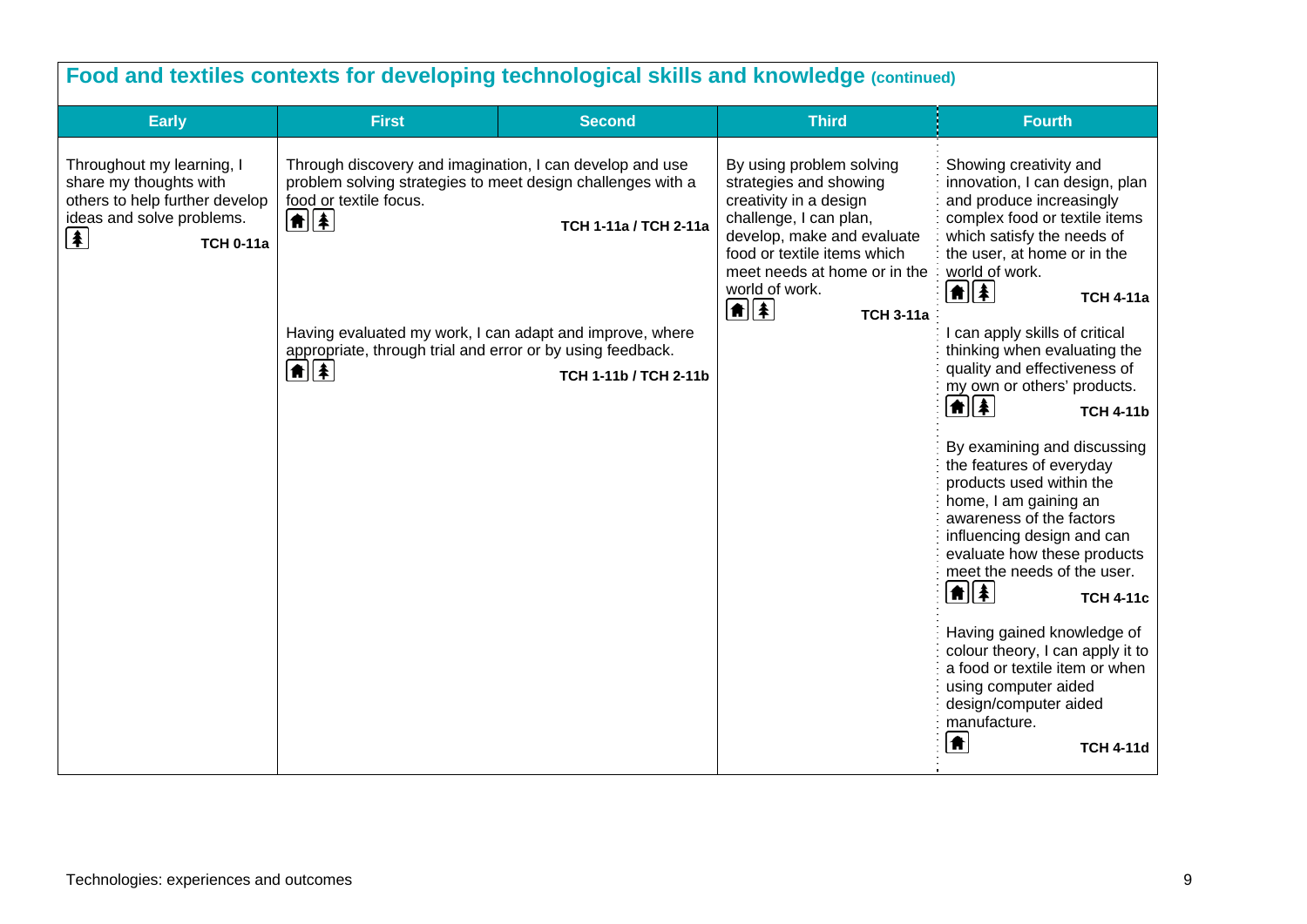| Craft, design, engineering and graphics contexts for developing technological skills and knowledge                                                                                         |                                                                                                                                                                                                                                 |                                                                                                                                                                                               |                                                                                                                                                                                                                                                                                                                                                                                                                                                                                                                                                                     |                                                                                                                                                                                                                                                                               |  |
|--------------------------------------------------------------------------------------------------------------------------------------------------------------------------------------------|---------------------------------------------------------------------------------------------------------------------------------------------------------------------------------------------------------------------------------|-----------------------------------------------------------------------------------------------------------------------------------------------------------------------------------------------|---------------------------------------------------------------------------------------------------------------------------------------------------------------------------------------------------------------------------------------------------------------------------------------------------------------------------------------------------------------------------------------------------------------------------------------------------------------------------------------------------------------------------------------------------------------------|-------------------------------------------------------------------------------------------------------------------------------------------------------------------------------------------------------------------------------------------------------------------------------|--|
| <b>Early</b>                                                                                                                                                                               | <b>First</b>                                                                                                                                                                                                                    | <b>Second</b>                                                                                                                                                                                 | <b>Third</b>                                                                                                                                                                                                                                                                                                                                                                                                                                                                                                                                                        | <b>Fourth</b>                                                                                                                                                                                                                                                                 |  |
| Within real and imaginary<br>settings, I am developing my<br>practical skills as I select and<br>work with a range of<br>materials, tools and software.<br>$\clubsuit$<br><b>TCH 0-12a</b> | I explore materials, tools and<br>software to discover what<br>they can do and how I can<br>use them to help solve<br>problems and construct 3D<br>objects which may have<br>moving parts.<br>$\frac{1}{2}$<br><b>TCH 1-12a</b> | By applying my knowledge and skills of science and<br>mathematics, I can engineer 3D objects which demonstrate<br>strengthening, energy transfer and movement.<br>$\left  \mathbf{f} \right $ | TCH 2-12a / TCH 3-12a                                                                                                                                                                                                                                                                                                                                                                                                                                                                                                                                               | Having gained knowledge of<br>how formulae may be used in<br>the context of energy transfer<br>and mechanical systems, I<br>can apply them to solve<br>problems, for example in<br>engineering.<br><b> A  </b> ≱ <br><b>TCH 4-12a</b>                                         |  |
|                                                                                                                                                                                            |                                                                                                                                                                                                                                 |                                                                                                                                                                                               |                                                                                                                                                                                                                                                                                                                                                                                                                                                                                                                                                                     | I can use my knowledge and<br>skills of science and<br>mathematics and can apply<br>the basic principles of control<br>technology in solving<br>practical problems.<br>1 1<br><b>TCH 4-12b</b>                                                                                |  |
|                                                                                                                                                                                            | During practical activities and design challenges, I can<br>estimate and measure using appropriate instruments and<br>units.<br>$\boxed{\textbf{f}$                                                                             | TCH 1-13a / TCH 2-13a                                                                                                                                                                         | I have gained confidence and<br>dexterity in the use of<br>materials, tools, equipment,<br>software or control<br>technology and can apply<br>specialist skills to make<br>quality products.<br>$  \hat{\mathbf{n}}  \hat{\mathbf{z}}  $<br><b>TCH 3-13a</b><br>I can practise and apply a<br>range of preparation<br>techniques and processes to<br>manufacture a variety of<br>items in wood, metal, plastic<br>or other material, showing<br>imagination and creativity,<br>and recognising the need to<br>conserve resources.<br><b>A</b> 4<br><b>TCH 3-13b</b> | I can confidently apply<br>preparation techniques and<br>processes to manufacture<br>items using specialist skills,<br>materials, tools and software<br>in my place of learning, at<br>home or in the world of work.<br>$\left  \mathbf{\hat{n}} \right $<br><b>TCH 4-13a</b> |  |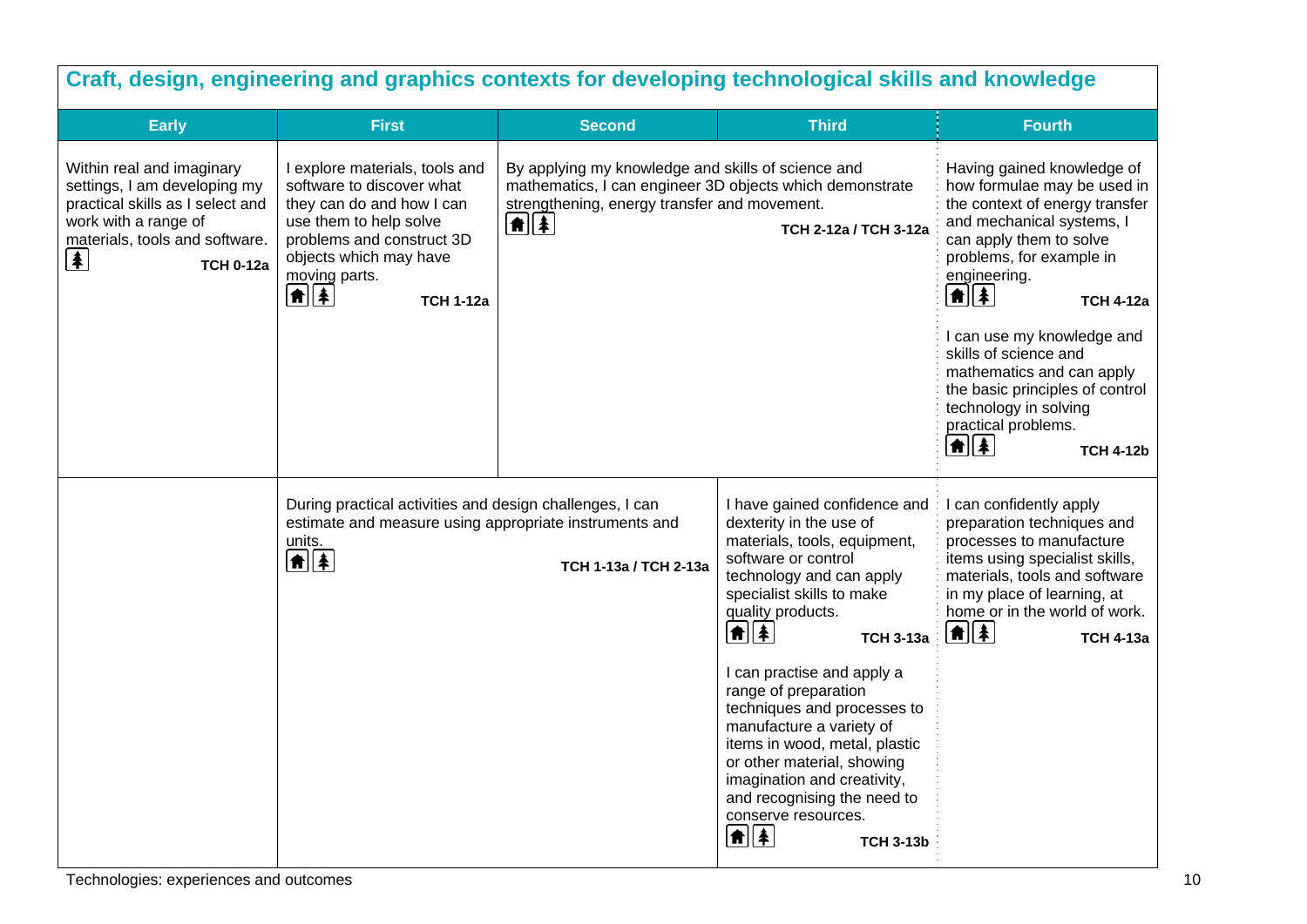### **Craft, design, engineering and graphics contexts for developing technological skills and knowledge (continued)**

| <b>Early</b>                                                                                                                                                             | <b>First</b>                                                                                                                           | <b>Second</b>         | <b>Third</b>                                                                                                                                                                                                                                                           | <b>Fourth</b>                                                                                                                                                                                                                                    |
|--------------------------------------------------------------------------------------------------------------------------------------------------------------------------|----------------------------------------------------------------------------------------------------------------------------------------|-----------------------|------------------------------------------------------------------------------------------------------------------------------------------------------------------------------------------------------------------------------------------------------------------------|--------------------------------------------------------------------------------------------------------------------------------------------------------------------------------------------------------------------------------------------------|
| Through discovery, natural<br>curiosity and imagination, I<br>explore ways to construct<br>models or solve problems.<br>$\left  \frac{1}{2} \right $<br><b>TCH 0-14a</b> | Through discovery and imagination, I can develop and use<br>problem solving strategies to construct models.                            | TCH 1-14a / TCH 2-14a | By using problem solving<br>strategies and showing<br>creativity in a design<br>challenge, I can plan,<br>develop, organise and<br>evaluate the production of<br>items which meet needs at<br>home or in the world of work.<br>$\boxed{\textbf{f}$<br><b>TCH 3-14a</b> | Showing creativity and<br>innovation, I can design, plan<br>and produce increasingly<br>complex items which satisfy<br>the needs of the user, at<br>home or in the world of work.<br><b>TCH 4-14a</b>                                            |
|                                                                                                                                                                          | Having evaluated my work, I can adapt and improve, where<br>appropriate, through trial and error or by using feedback.<br><b>★</b>   ↓ | TCH 1-14b / TCH 2-14b |                                                                                                                                                                                                                                                                        | can apply skills of critical<br>thinking when evaluating the<br>quality and effectiveness of<br>my own or others' products<br>or systems.<br>$\left  \mathbf{f} \right $<br><b>TCH 4-14b</b>                                                     |
|                                                                                                                                                                          |                                                                                                                                        |                       |                                                                                                                                                                                                                                                                        | I can explore the properties<br>and functionality of materials,<br>tools, software or control<br>technology to establish their<br>suitability for a task at home<br>or in the world of work.<br><b>TCH 4-14c</b>                                 |
|                                                                                                                                                                          |                                                                                                                                        |                       |                                                                                                                                                                                                                                                                        | By examining and discussing<br>the features of everyday<br>products, I am gaining an<br>awareness of the factors<br>influencing design and can<br>evaluate how these products<br>meet the needs of the user.<br><b>角</b> │ ‡<br><b>TCH 4-14d</b> |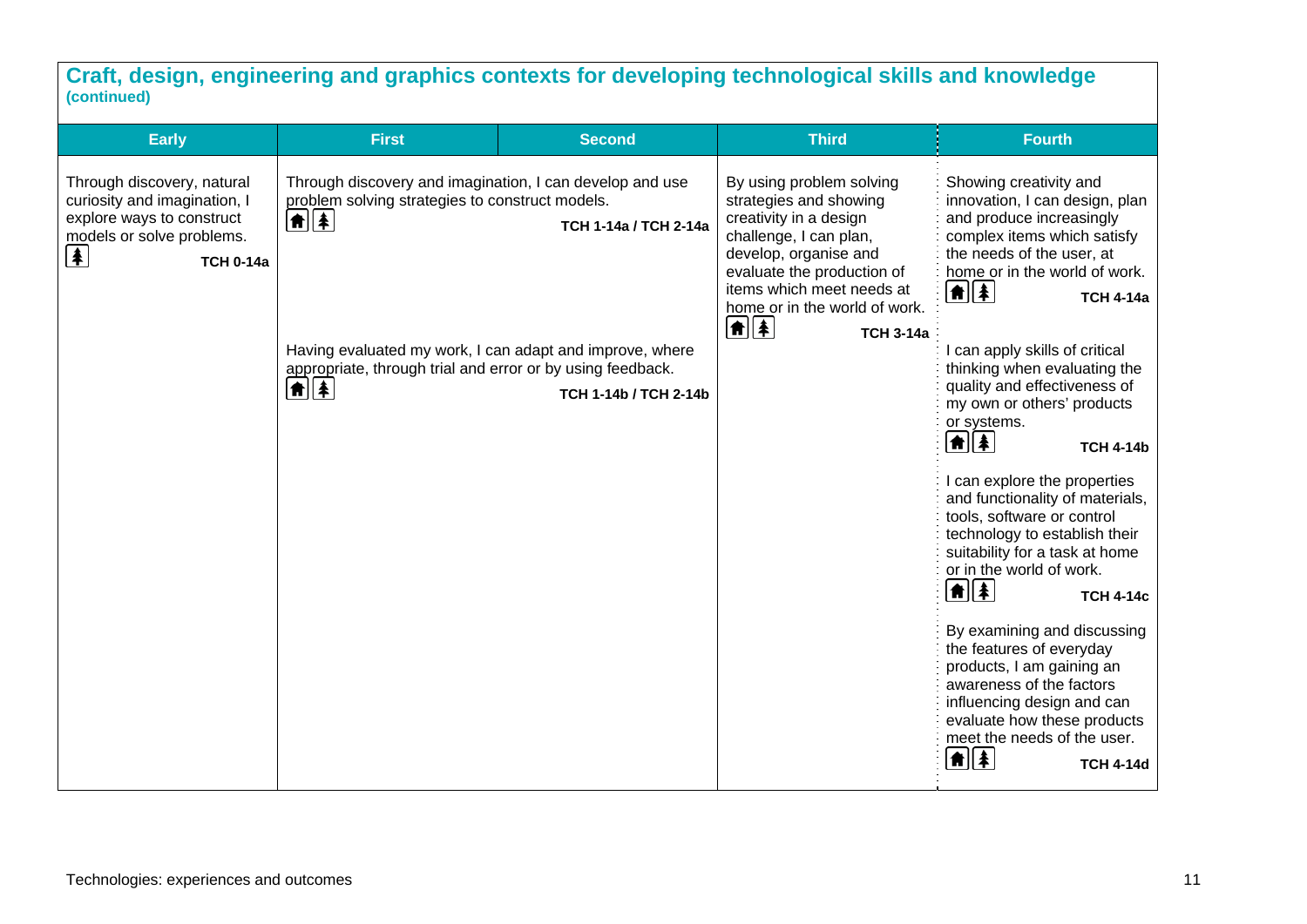**Craft, design, engineering and graphics contexts for developing technological skills and knowledge (continued)** 

| <b>Early</b>                                                                                                                                               | <b>First</b>                                                                                                                                                                                                                       | <b>Second</b>                                                                                                                                                                                                                             | <b>Third</b>                                                                                                                                                                                                                                                   | <b>Fourth</b>                                                                                                                                                                                                                                                                |
|------------------------------------------------------------------------------------------------------------------------------------------------------------|------------------------------------------------------------------------------------------------------------------------------------------------------------------------------------------------------------------------------------|-------------------------------------------------------------------------------------------------------------------------------------------------------------------------------------------------------------------------------------------|----------------------------------------------------------------------------------------------------------------------------------------------------------------------------------------------------------------------------------------------------------------|------------------------------------------------------------------------------------------------------------------------------------------------------------------------------------------------------------------------------------------------------------------------------|
| Throughout my learning, I<br>explore and discover<br>different ways of<br>representing my ideas in<br>imaginative ways.<br>$\clubsuit$<br><b>TCH 0-15a</b> | I am developing an interest,<br>confidence and enjoyment in<br>using drawing and colour<br>techniques, manually or<br>electronically, to represent<br>ideas in different learning<br>situations.<br><b>A</b> 4<br><b>TCH 1-15a</b> | I can use drawing<br>techniques, manually or<br>electronically, to represent<br>objects or ideas, enhancing<br>them using effects such as<br>light, shadow and textures.<br>$\parallel \parallel \parallel \parallel$<br><b>TCH 2-15a</b> | Having explored graphical<br>techniques and their<br>application, I can select,<br>organise and represent<br>information and ideas<br>graphically.<br>Ħ<br><b>TCH 3-15a</b>                                                                                    | Having sketched or drawn a<br>series of everyday objects<br>pictorially and<br>orthographically, I have<br>become proficient in third<br>angle projection and can<br>apply this knowledge when<br>producing 2D or 3D images<br>when using software.<br>♠<br><b>TCH 4-15a</b> |
|                                                                                                                                                            |                                                                                                                                                                                                                                    | Throughout my learning, I<br>experiment with the use of<br>colour to develop an<br>awareness of the effects and<br>impacts it can have.<br>1 1<br><b>TCH 2-15b</b>                                                                        | I gain inspiration from natural<br>forms, the built environment<br>or imagination to develop a<br>creative idea which could be<br>realised using computer<br>aided manufacture.<br>$\left  \mathbf{f} \right $ $\left  \mathbf{f} \right $<br><b>TCH 3-15b</b> | When developing or<br>enhancing representations of<br>ideas or items, manually or<br>electronically, I can apply my<br>knowledge of colour theory,<br>justifying the choices I make.<br><u> ★   本  </u><br><b>TCH 4-15b</b>                                                  |
|                                                                                                                                                            |                                                                                                                                                                                                                                    |                                                                                                                                                                                                                                           |                                                                                                                                                                                                                                                                | I can confidently use<br>appropriate software to<br>represent my ideas and<br>items in the world around<br>me, showing creativity,<br>imagination or innovation.<br>合<br><b>TCH 4-15c</b>                                                                                    |
|                                                                                                                                                            |                                                                                                                                                                                                                                    |                                                                                                                                                                                                                                           |                                                                                                                                                                                                                                                                | I can understand and use<br>computer aided<br>design/computer aided<br>manufacture, exploring its<br>applications.<br>₩<br><b>TCH 4-15d</b>                                                                                                                                  |